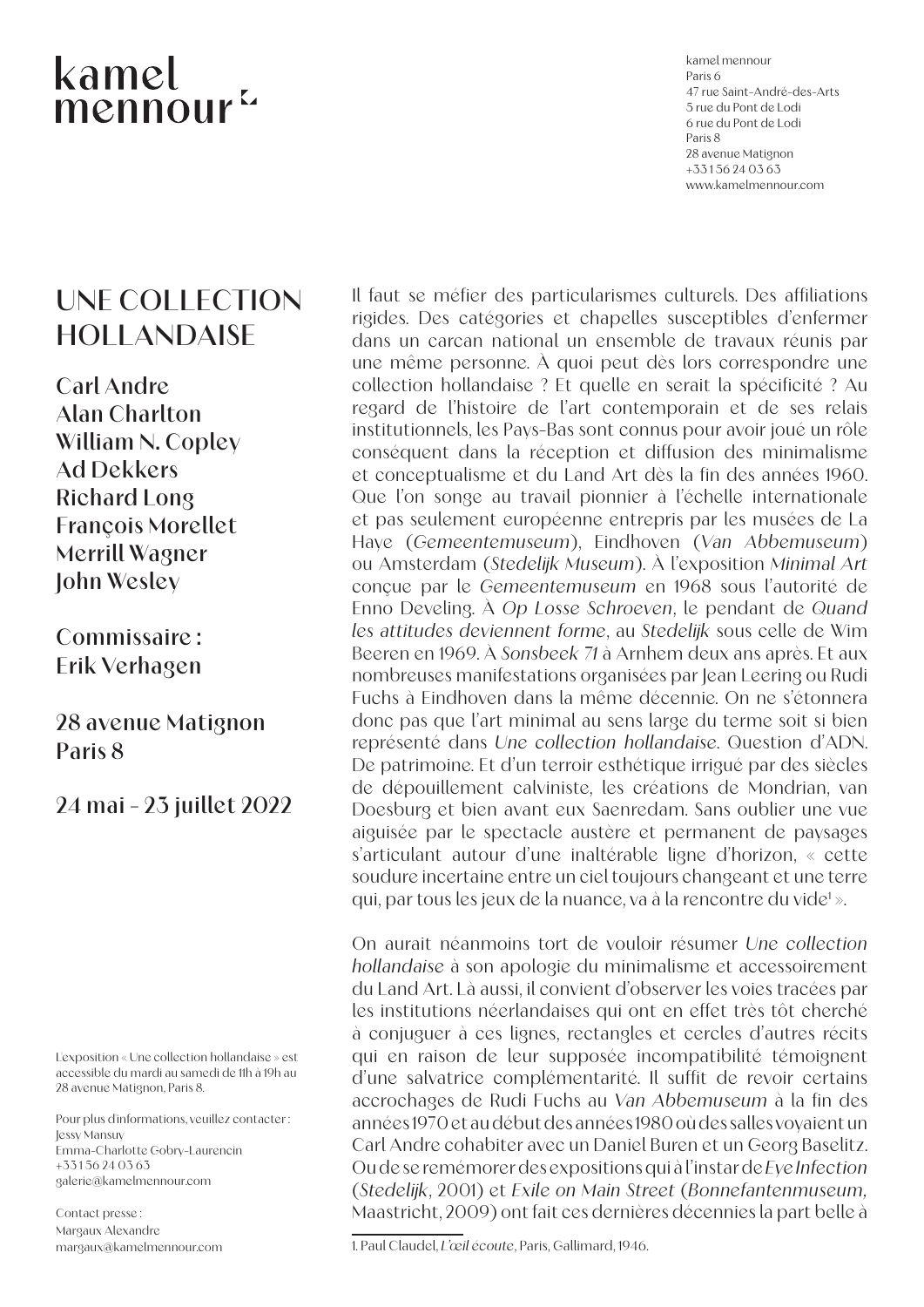une figuration étatsunienne dissidente. Figuration que nous retrouvons dans cette collection à travers les électrons libres que forment William Copley et John Wesley joyeusement réunis aux côtés de Carl Andre, Alan Charlton, Ad Dekkers, Richard Long, François Morellet et Merrill Wagner.

—Erik Verhagen

Né en 1935 à Quincy (USA), CARL ANDRE vit et travaille à New York.

Né en 1948 à Sheffield (Royaume-Uni), ALAN CHARLTON vit et travaille à Londres.

Né en 1919 à New York, WILLIAM N. COPLEY est mort en 1996 à Key West (USA).

Né en 1938 à Nieuwpoort (Pays-Bas), AD DEKKERS est mort en 1974 à Gorinchem (Pays-Bas).

Né en 1945 à Bristol (Angleterre), RICHARD LONG vit et travaille dans la même ville.

Né en 1926 à Cholet (France), FRANÇOIS MORELLET y a vécu et travaillé jusqu'à son décès, en mai 2016.

Née en 1935 à Tacoma (USA), MERRILL WAGNER vit et travaille à New York. Né en 1928 à Los Angeles, JOHN WESLEY est mort en 2022 à New York.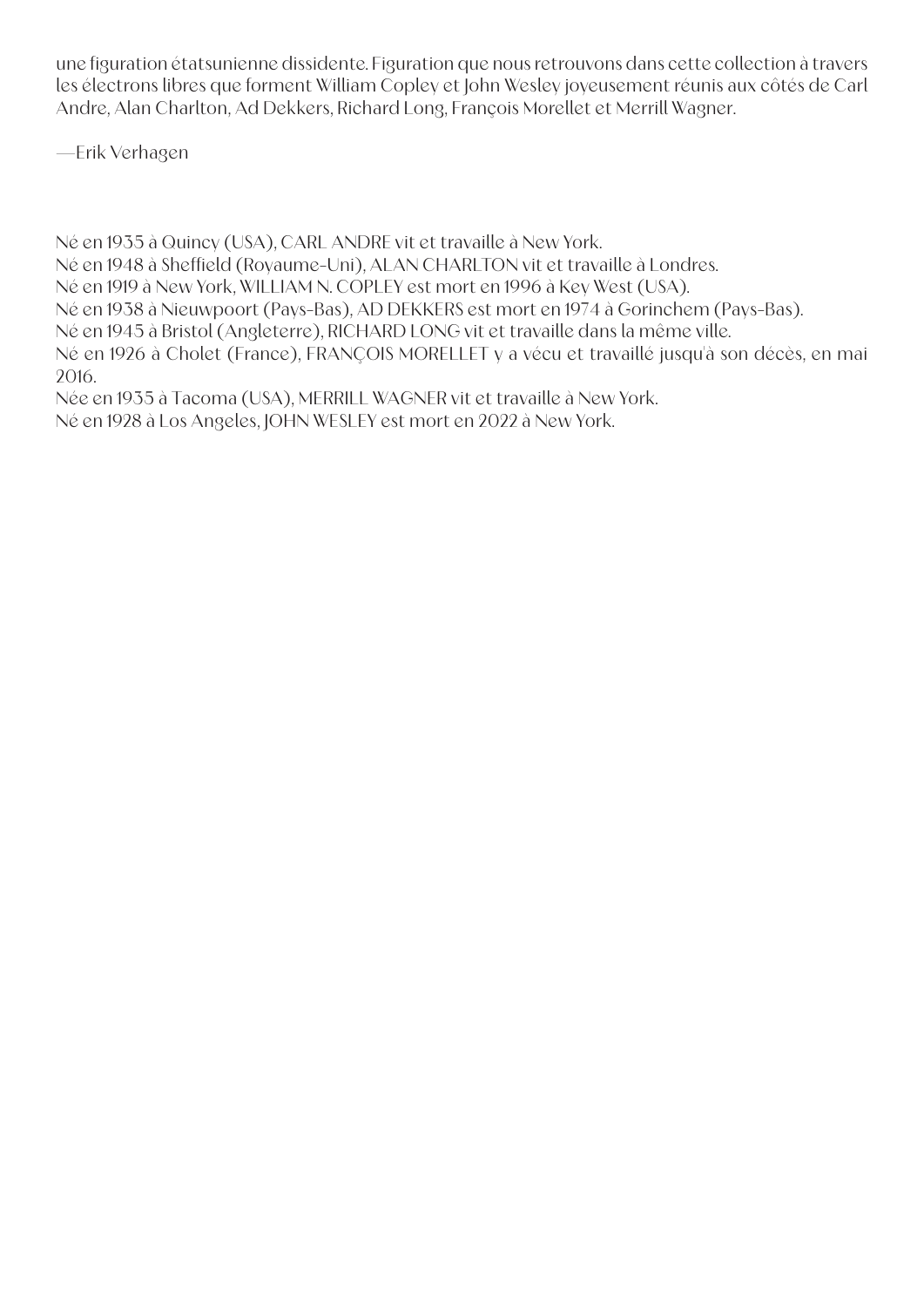# kamel mennour<sup>L</sup>

kamel mennour Paris 6 47 rue Saint-André-des-Arts 5 rue du Pont de Lodi 6 rue du Pont de Lodi Paris 8 28 avenue Matignon +33 1 56 24 03 63 www.kamelmennour.com

### **A DUTCH COLLECTION**

**Carl Andre Alan Charlton William N. Copley Ad Dekkers Richard Long François Morellet Merrill Wagner John Wesley**

**Curator: Erik Verhagen**

**28 avenue Matignon Paris 8**

**24 May - 23 July 2022**

The exhibition 'A Dutch Collection' is accessible from Tuesday to Saturday from 11 am to 7 pm at 28 avenue Matignon, Paris 8.

For further information, please contact: Jessy Mansuy Emma-Charlotte Gobry-Laurencin +33 1 56 24 03 63 galerie@kamelmennour.com

Press contact: Margaux Alexandre margaux@kamelmennour.com Beware of cultural particularities. Rigid associations. Categories and cliques likely to lock a body of work assembled by one and the same person into a national straitjacket. So what would a Dutch collection actually look like? What would be its specific character? In the historical context of contemporary art and its official channels, the Netherlands are known to have loomed large in the dissemination and reception of Minimalism, Conceptualism and Land Art in the late 1960s. One has only to think of the pioneering work – not just in Europe but internationally  $-$  of the museums in The Hague (*Gemeentemuseum*), Eindhoven (*Van Abbemuseum*) and Amsterdam (*Stedelijk Museum*). Of the exhibition *Minimal Art* at the *Gemeentemuseum* in 1968, curated by Enno Develing. Of Wim Beeren's *Op Losse Schroeven*, the counterpart of *When Attitudes Become Form*, at the *Stedelijk* in 1969. Of *Sonsbeek 71* in Arnhem two years later. And of all the events organised by Jean Leering and Rudi Fuchs in Eindhoven during the same decade. It is hardly surprising, then, that Minimal Art in the broad sense should be so generously represented in *A Dutch Collection*. A matter of DNA. Of heritage. And of a local aesthetic fuelled by centuries of Calvinist simplicity and involving the works of Mondrian, van Doesburg and well before them, Saenredam. Not to mention a way of seeing honed by the austere, full-time spectacle of landscapes knitted together around an unalterable horizon line, "that elusive join between an ever-changing sky and land which, via the interplay of every kind of nuance, sets off in search of the void<sup>"1</sup>

It would be mistaken, however, to reduce *A Dutch Collection* to its apology for Minimalism and, incidentally, Land Art. Here too, it is worth observing the paths followed by Dutch institutions, which very early on sought to combine these lines, rectangles and circles with other narratives which, because of their supposed incompatibility, demonstrate a salutary complementarity. One only has to look back at some of Rudi Fuchs's hangings at the *Van Abbemuseum* in the late 1970s and early 1980s, where rooms had a Carl Andre cohabiting with a Daniel Buren and a Georg Baselitz. Or to recall exhibitions such as *Eye Infection*  (*Stedelijk*, 2001) and *Exile on Main Street* (*Bonnefantenmuseum*, Maastricht, 2009), which in recent decades have given pride of place to dissident American figuration. A figuration we find once again in this collection through the free spirits that are

<sup>1.</sup> Paul Claudel, *L'œil écoute*, Paris, Gallimard, 1946.